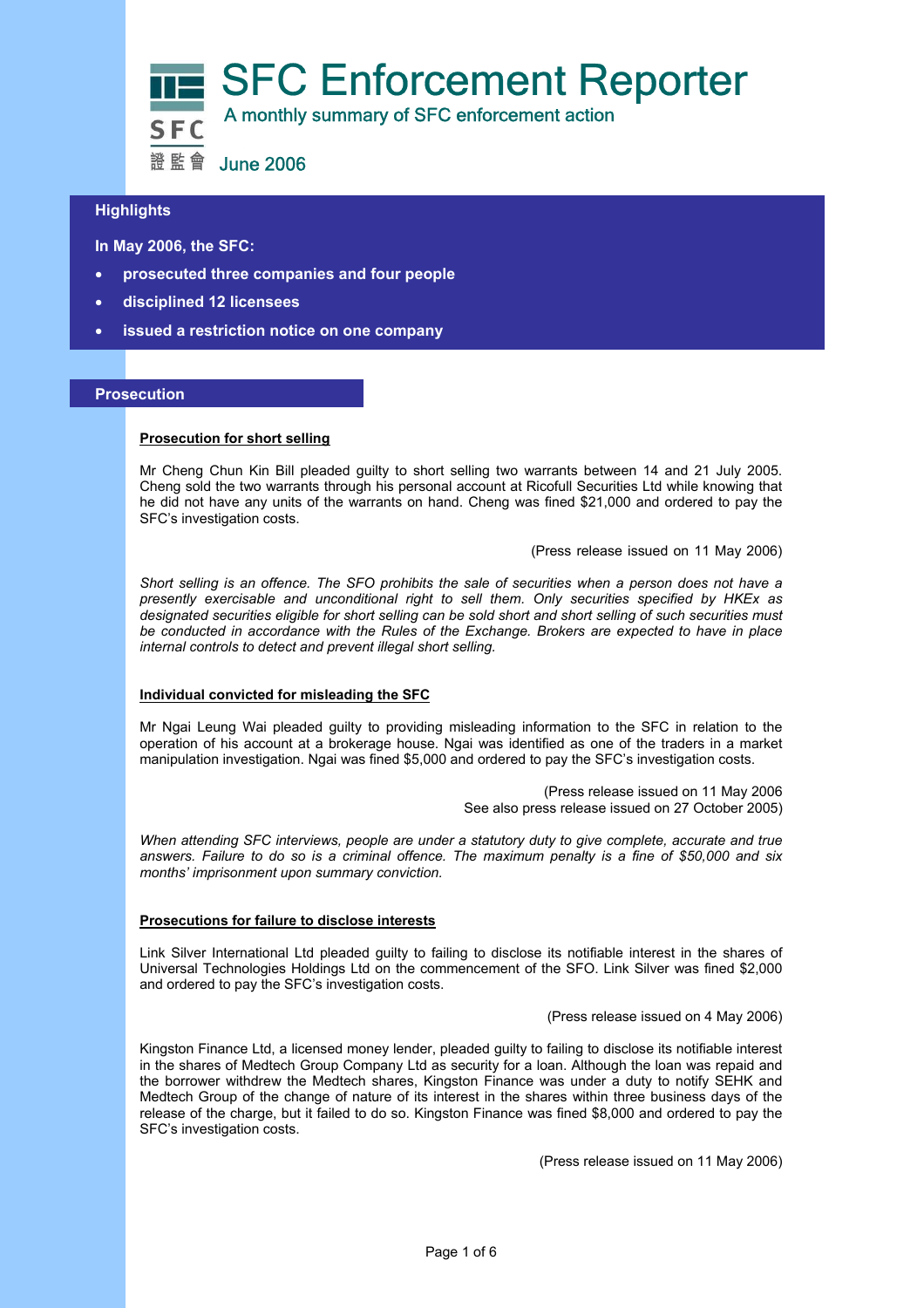

Mr Fong For, pleaded guilty to failing to file his disclosure of a 20.67% interest in the relevant issued share capital of Zheda Lande Scitech Ltd with the company, although he had filed a disclosure form with SEHK. Fong was fined \$6,000 and ordered to pay the SFC's investigation costs.

(Press release issued on 11 May 2006)

Mr Wang Joel J pleaded guilty to failing to notify both SEHK and Vedan International (Holdings) Ltd within the specified period regarding his cessation of interest in the shares of Vedan International. Wang was fined \$5,000 and ordered to pay the SFC's investigation costs.

(Press release issued on 11 May 2006)

*Timely disclosure of interests in listed companies helps ensure a better informed market. The SFC will continue to prosecute people who fail to comply with the disclosure requirement.* 

#### **Company prosecuted for failure to update its index**

Universal Technologies Holdings Ltd pleaded guilty to failing to update its index to the register of interests in shares and its index to the register of directors' and chief executives' interests in shares within the prescribed period. Universal Technologies was fined \$1,800 and ordered to pay the SFC's investigation costs.

(Press release issued on 4 May 2006)

Listed companies must update their registers of interests in shares in a timely manner or the SFC will *prosecute. The registers help investors track ownership of listed companies and help ensure market transparency.* 

# **Discipline**

## **SFC settles with investment adviser over mis-selling and concerns about the sale of geared products**

The SFC has settled with UKFP (Asia) HK Ltd (formerly called Towry Law (Asia) HK Ltd) over allegations of mis-selling of Circus Capital Protected Growth Fund Series 1 (PGF1) and Series 2 (PGF2), and over concerns about the sale of geared products. The SFC investigated complaints from numerous clients of UKFP and was concerned that UKFP did not perform adequate due diligence into PGF1 and PGF2 and failed to have adequate regard to whether these funds were suitable for clients whose investment objectives did not match the risk profiles of the two funds. Further, UKFP was alleged to have failed to make adequate disclosure of relevant information to clients and failed to monitor PGF1 and PGF2 properly. As a result of the SFC investigations, without admission of liability, UKFP agreed to settle claims made by eligible investors in PGF1, PGF2 and geared products. UKFP agreed to provide, among other things, investors the potential to recover 80% of the amount they originally invested in PGF1 and PGF2 and 60% of the amount they invested in geared products. The SFC considered the settlement to be in the public interest and in the interest of the investing public and took into account matters including: the fact that the investor compensation offered amounted to substantial mitigation, the senior management of UKFP who were responsible for the sale of PGF1, PGF2 and geared products were no longer with UKFP, and UKFP's current management had co-operated extensively with the SFC.

#### (Press release issued on 2 May 2006)

*Mis-selling continues to be a problem in the industry. Investment advisers must assess risk profiles of investors and reasonably and properly advise them of suitable products. The SFC will punish investment advisers who fail to have regard to the suitability of products for their customers.*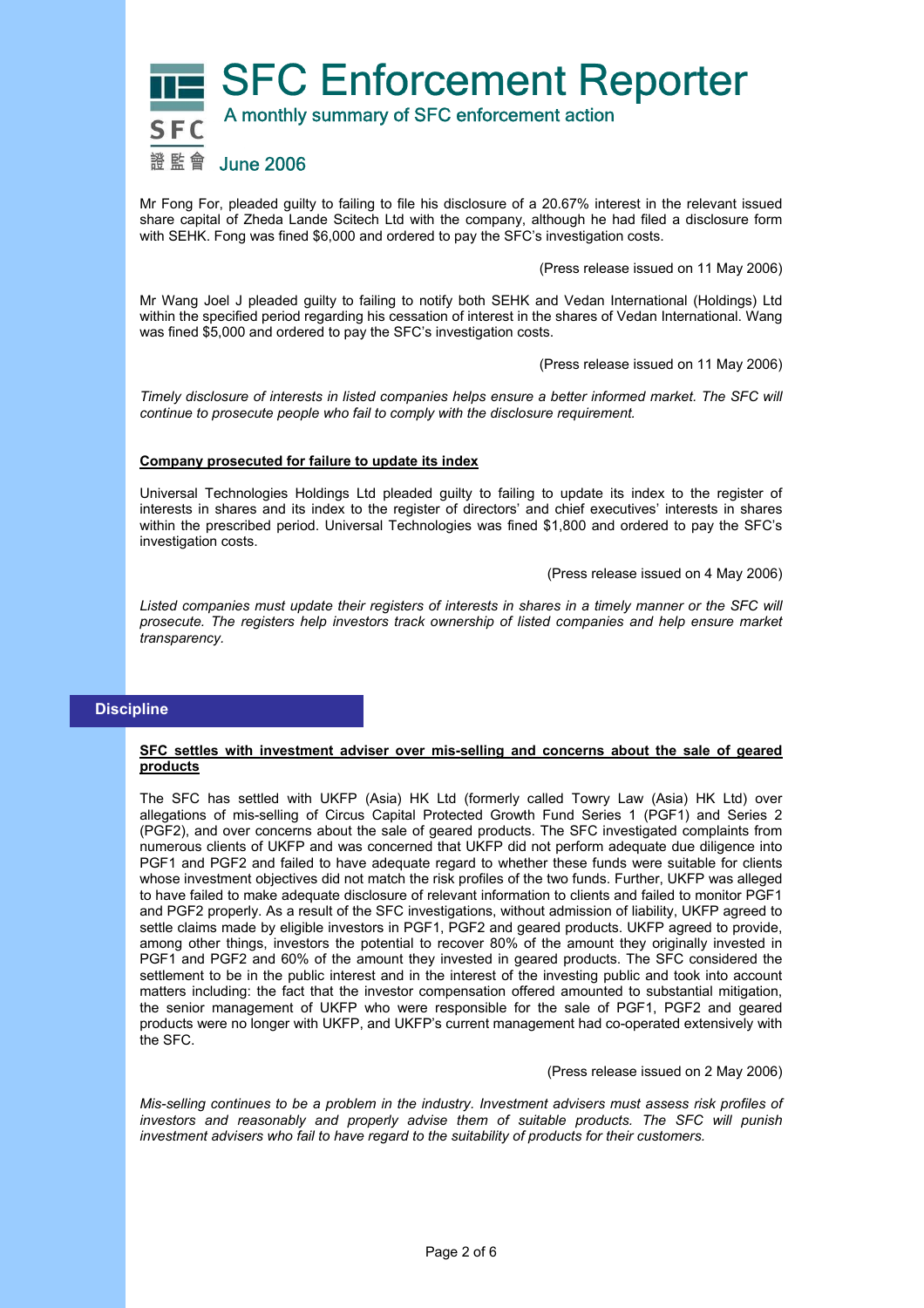

## **Securities and Futures Appeals Tribunal affirms suspension**

The Securities and Futures Appeals Tribunal (SFAT) has affirmed an SFC decision to suspend Mr Ng Shun Fu for nine months from 30 May 2006 to 28 February 2007. Ng was a responsible officer of Ever-Long Securities Company Ltd which acted as the placing agent and underwriter for a subscription of rights shares in Sen Hong Resources Ltd in a placement in June 1999. An SFC investigation revealed that Ng had failed to: (i) enquire into the financial standing of six sub-underwriters, which were British Virgin Island (BVI) companies introduced by an account executive, in breach of the Money Laundering Guidance Notes; (ii) adequately supervise the account executive in relation to account opening procedures; (iii) make enquiries about the identity of the person that stood to gain the economic benefit or bear the economic risk of the relevant subscription of Sen Hong shares; (iv) safeguard clients' assets; and (v) keep proper records to account for clients assets. Ng appealed to the SFAT and argued, amongst other grounds, that in making a statement to the SFC under the belief that he was merely assisting the SFC, he was not given a warning that he would be the subject of disciplinary proceedings, hence his statements were inadmissible for the purpose of later disciplinary proceedings. The SFAT rejected this argument and dismissed the application and upheld the SFC's decision.

(Press release issued on 30 May 2006)

*Responsible officers must ensure they implement and follow the Code of Conduct and especially the Money Laundering Guidance Notes. The SFC takes a tough view on failures to implement adequate anti-money laundering measures. The SFAT decision also highlights the fact that the SFC is not obliged, as a matter of law, to inform or warn licensees they will be the subject of disciplinary proceedings. The SFAT has rejected a number of related challenges to the SFC's investigatory and disciplinary procedures as meritless.* 

## **Ex-responsible officer suspended for anti-money laundering guidelines and other breaches**

Mr David Cho, an ex-responsible officer of Hooray Securities Ltd, has been suspended for six months from 25 May to 24 November 2006 for breaching the Anti-Money Laundering Guidelines, the Securities and Futures (Financial Resources) Rules, the Code of Conduct and for a lack of internal controls.

Between September and November 2001, Hooray acted as the selling broker in a number of non-AMS transactions concerning the shares of various companies. Following the transactions, a large portion of the sale proceeds was transferred by the sellers to the accounts of five parties, including four BVI companies. The flow of funds could not be traced beyond the BVI companies because the funds were subsequently transferred out of Hong Kong. Cho failed to make any inquiries with the sellers into the reason for the transfers despite the suspicious nature of the transfers. Cho failed to put in place any internal policies or procedures to ensure compliance with the anti-money laundering guidelines, nor did he appoint an officer to be responsible for disclosure by staff of suspicious transactions, people or property.

Under Cho's supervision, Hooray also failed to maintain the requisite liquid capital on eight days between May 2003 and March 2004 as a result of miscalculating its liquid capital returns. Cho, who was not qualified or experienced to calculate FRR, signed on the FRR return and acted irresponsibly by hiring an inexperienced staff to handle FRR computations. Between July and September 2004, Cho failed to: ensure that tape recordings were maintained for at least three months, implement measures to check an account executive's handling of orders by listening to tape recordings and checking order placing records, and prevent discretionary trades without proper written authorisations from clients. As a result, one of Hooray's licensed representatives breached the Code of Conduct.

Further, between July and August 2003, Hooray had no written guidelines or procedures requiring a written authorisation for orders placed by a third party on behalf of an account holder and it did not check the contents of the calls recorded by the tape recording system to ascertain if orders had been properly executed.

> (Press release issued on 25 May 2006 See also press release issued on 14 December 2005)

*As with Cho case above, failure to implement anti-money laundering measures can result in lengthy suspensions, especially if coupled with other supervisory and internal control failings. Responsible officers must actively ensure compliance at all levels of their business. All suspicious transactions must be reported immediately to the appropriate law enforcement authorities.*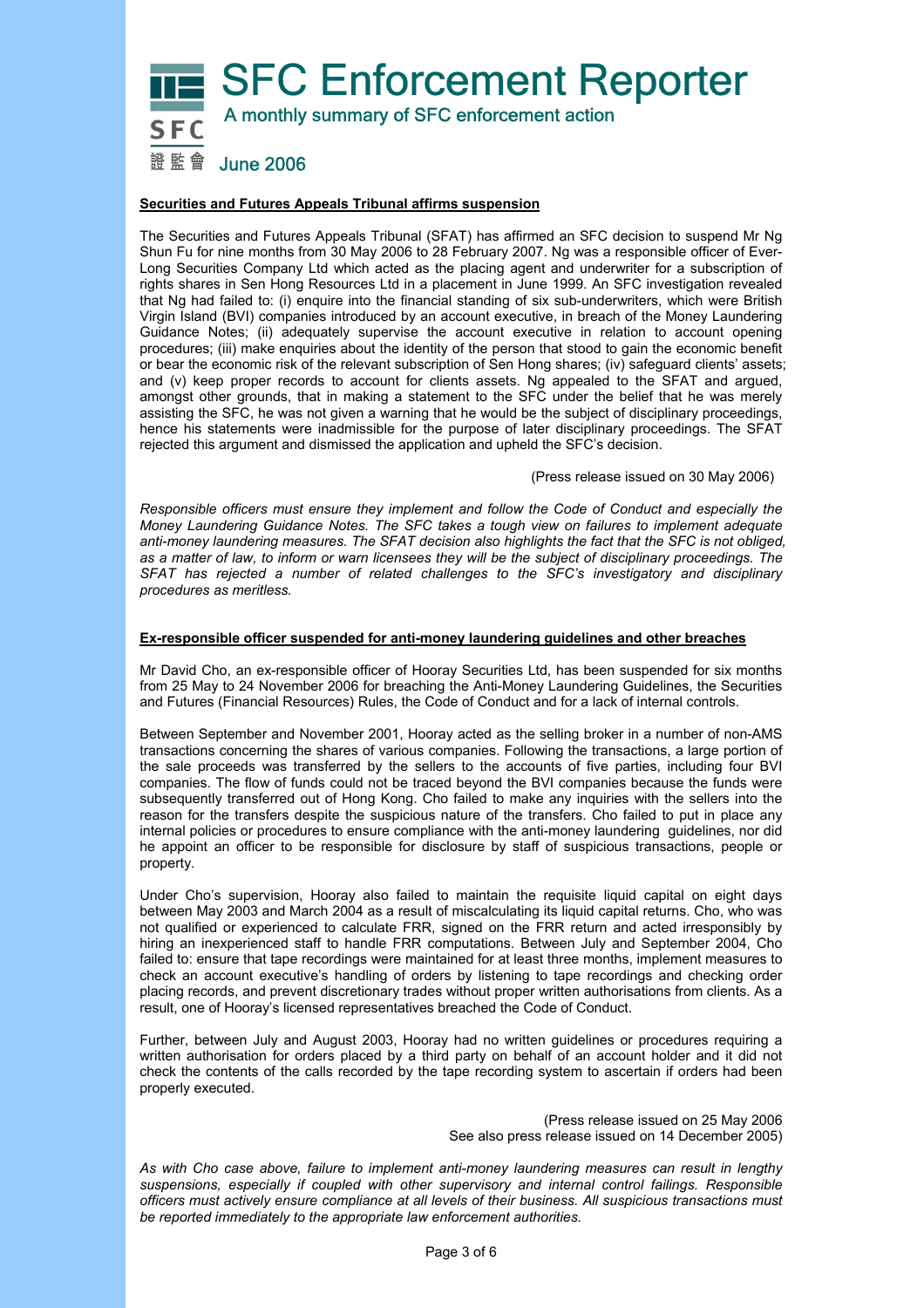SFC Enforcement Reporter



A monthly summary of SFC enforcement action

# 證監會 June 2006

# **Suspensions for breach of Code of Conduct**

The SFC has suspended: Mr Man Tak Hung for 12 months from 29 April 2006 to 28 April 2007; Mr Chan Wing Tat for three weeks from 29 April to 19 May 2006; and Ms Kwong Yim Heung Angela for two weeks from 29 April to 12 May 2006, for breaching the Code of Conduct. Disciplinary actions followed SFC investigations into dealings in Sino Technology Investments Company Ltd shares during August to November 2002. Man, Chan and Kwong were securities dealer's representatives of Ong Asia Securities (HK) Ltd.

The SFC found that Man had: (i) opened an account for a client in January 2002, knowing that the account would be operated by a third party whom he believed was a market manipulator, but failed to question the arrangement; (ii) failed to obtain proper authorisation from the client for a third party to trade in her account; (iii) accepted trading instructions from a third party on his mobile phone to prevent conversations from being recorded and detected by his employer; and (iv) received a third party's instructions to trade Sino Technology shares in the client's account which formed part of a market manipulation scheme.

The SFC also found that in August 2002, Chan and Kwong had recommended six and 10 clients respectively to subscribe for the IPO of Sino Technology shares but neither Chan nor Kwong knew the background and nature of the business of Sino Technology. Chan did not inform his clients of the name and stock code of Sino Technology. In late August 2002, Chan and Kwong sold the allotted Sino Technology shares for their clients without first knowing the selling price.

(Press release issued on 2 May 2006)

*Licensees have to act with due skill, care and diligence in the best interests of their clients and the integrity of the market. The SFC will not hesitate to punish those who fail to keep up with basic duties expected of all licensees and the standards set out in the Code of Conduct. In this regard, serious misconduct, as in Man's case, will entitle the SFC to impose lengthy suspensions.* 

## **Licensee banned for life for stealing client's securities, giving false information to the SFC and conspiring to pervert the course of justice**

Mr Ng Ting Shag's licence has been revoked and the SFC has banned him from re-entering the industry for life for stealing clients' securities, giving false information to the SFC and conspiring to pervert the course of justice. Ng admitted to the SFC that he had stolen clients' securities by forging their signatures on transfer forms, or using transfer forms pre-signed by clients. On one occasion, Ng concealed the theft by giving forged copies of share certificates to his client and retained the original certificates. Ng further admitted he had conspired with another person to pervert the course of justice by inducing a complainant to withdraw her complaints against him, lying to the SFC during its enquiries and inducing the complainant and her father to lie to the SFC.

(Press release issued on 17 May 2006)

*Serious misconduct such as this will attract a life ban from the industry. The SFC will not allow grossly dishonest licensees to participate in the market and put investors at risk.* 

## **Suspension for aiding and abetting cold calling and failing to assist in SFC investigations**

Ms Tan King Yu has been suspended for five months from 19 May to 18 October 2006 for aiding and abetting unlicensed persons to cold call people to conduct leveraged foreign exchange trading and for failing to assist in SFC investigations. Tan, a licensed representative of Hong Kong Forex Investment Ltd, was found to have coached Ms Mok Sze Wan, who was unlicensed, to cold call people to promote leveraged foreign exchange trading between March and June 2004. When the SFC interviewed Tan, she gave false, misleading and evasive answers. Tan was convicted of aiding and abetting unlicensed activities and failure to give assistance in SFC investigations. After conviction, the SFC commenced disciplinary action against Tan and concluded that she had been guilty of misconduct and her fitness and properness had been called into question.

> (Press release issued on 19 May 2006 See also press releases issued on 8 February 2006 and 1 September 2005)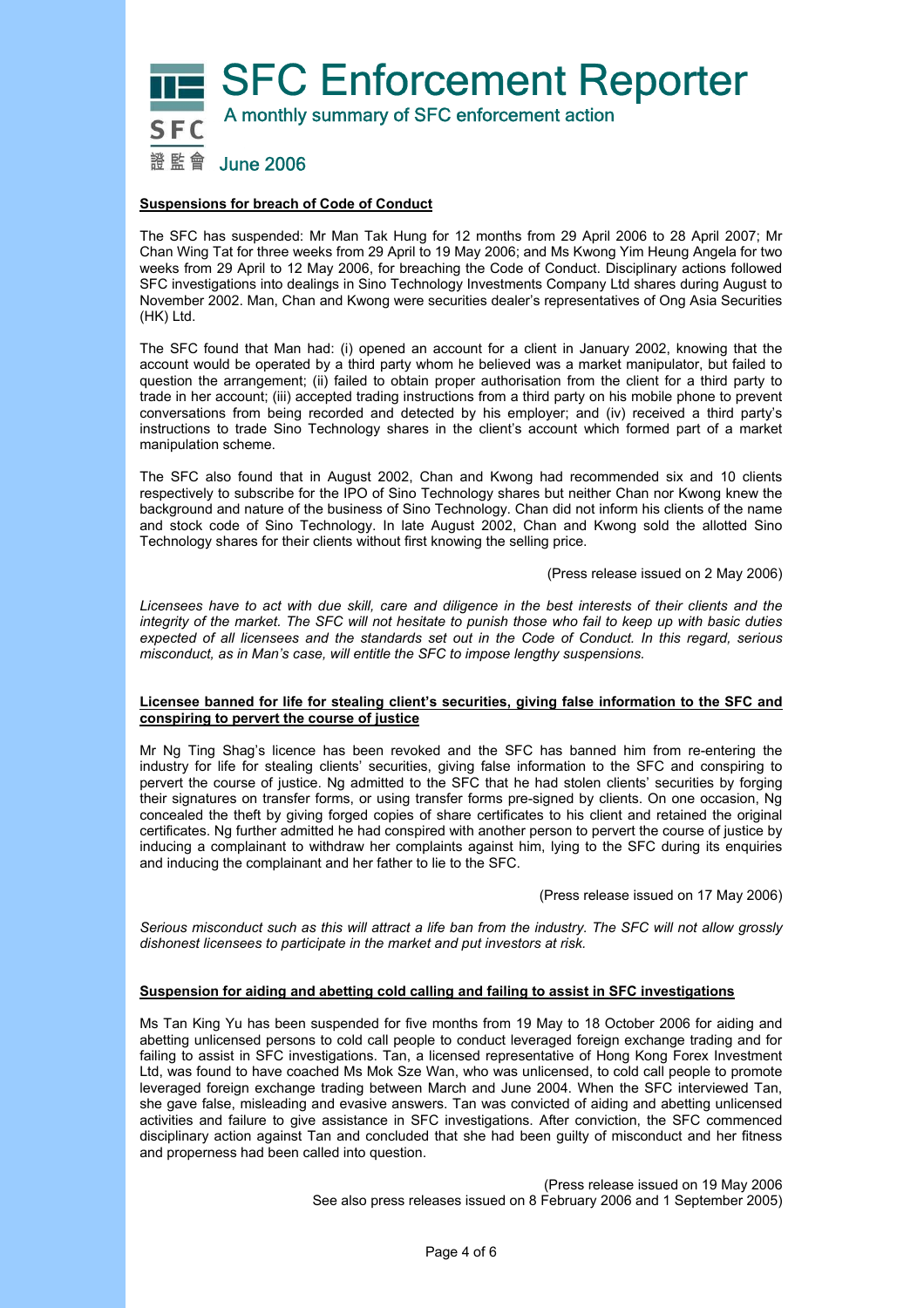

*Cold calling is a serious offence because of the financial risks it poses to unwary investors. The SFC will pursue and punish those who cold call as well as those who aid and abet such criminal activities.* 

# **Licensee fined for breach of staff dealing policy**

The SFC has settled with Mr Wong Chi Ming by reprimanding and fining him \$35,000 for breach of his employer's staff dealing policy. Wong was found to have opened trading accounts under his brother's name with another broker and conducted personal trades without his employer's consent. Wong did not inform his employer of his interests in his brother's accounts. Wong also requested that his account executive at the other brokerage execute his orders through another party's account at the same brokerage when his brother's account did not have a sufficient trading limit.

(Press release issued on 22 May 2006)

*All licensees are reminded to strictly follow their employer's staff dealing policy. Staff dealing policies exist to prevent conflicts of interests between a firm's clients and its staff, and to assist a firm in detecing trading malpractice by its staff. Breach of employer's staff dealing policy means that the employee's trading activities will not be monitored by his employer, which may jeopardise the interests of the employer and clients.* 

## **Licensees reprimanded and fined for unauthorised issue of promotional documents**

The SFC has reprimanded Wilfred T. Fry (Personal Financial Planning) Ltd, Mr Kevin John Coppard and Mr Timothy John Rainsford and fined them \$100,000, \$60,000 and \$40,000 respectively for unauthorised issue of promotional documents in relation to a collective investment scheme. SFC investigations revealed that from 8 July 2003 to 22 March 2005, Wilfred T. Fry had issued to individuals on its database letters recommending investment in the Glanmore Property Fund, a collective investment scheme, the promotion of which had not been authorised by the SFC. At the time the letters were sent, some of the recipients had not signed any client agreement with Wilfred T. Fry. The letters were drafted and signed by Rainsford and, after his departure from Wilfred T. Fry's Hong Kong office, by Coppard. The actions were the result of a settlement between the SFC and Wilfred T. Fry, Coppard and Rainsford. The SFC took into account their co-operation and clean record.

(Press release issued on 29 May 2006)

*Public promotion of collective investment schemes is subject to SFC authorisation. Those who are in breach will face regulatory action.* 

## **Restriction notice and appointment of administrator**

On 26 May 2006, the SFC issued a restriction notice on Whole Win Securities Ltd to preserve the assets of the company and its clients. The restriction notice prohibits Whole Win from carrying on the business of dealing in securities and disposing of or dealing with any assets held by it or held on behalf of its clients without the SFC's prior written consent. During a review of the liquid capital computation of Whole Win, the SFC identified certain suspicious entries. After discussions with the senior management of Whole Win, the firm admitted there was a liquid capital deficit of \$28 million. The SFC also found that the firm had been funding its business almost entirely by bank borrowings secured by client securities collateral, hence putting margin clients' assets at risk.

An SFC investigation revealed that Whole Win had pledged the stocks of some cash clients to its banks without due authorisation, in breach of the Securities and Futures (Client Securities) Rules and that Whole Win had failed to keep cash clients' money in a segregated account in breach of the Securities and Futures (Client Money) Rules.

As a result of an SFC application, an administrator was appointed by the Court on 31 May 2006 to administer the property of Whole Win and the property it held on behalf of clients. The Court granted the administrator wide powers including the power to investigate Whole Win's affairs, to verify clients' claim and, subject to first obtaining a direction from the Court, to return client assets.

> Page 5 of 6 (Press releases issued on 26 May and 31 May 2006)